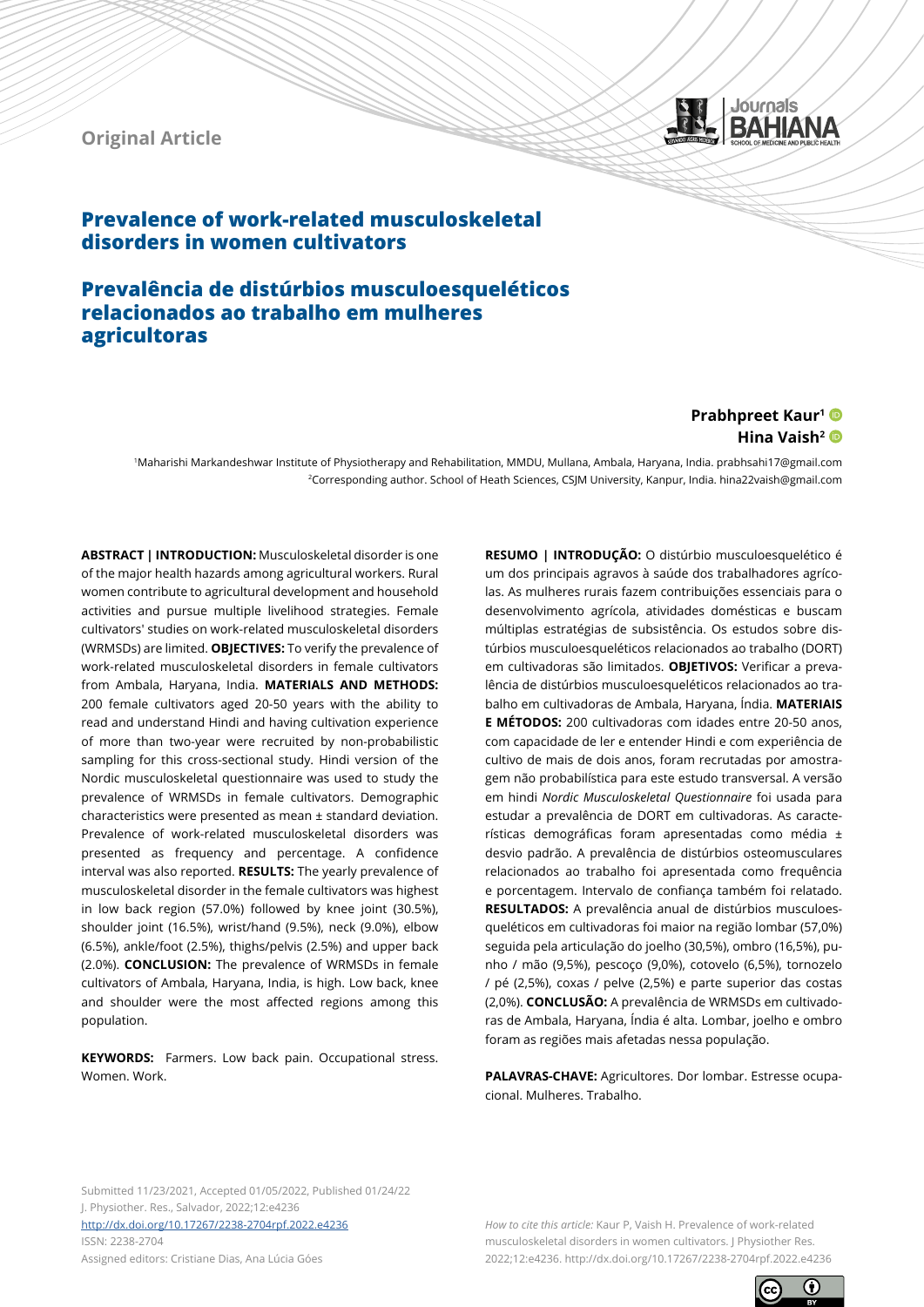## **Introduction**

Agriculture is considered the chief occupation of the poor and has been recognized as an engine of growth and poverty reduction. In many developing countries, women represent an essential resource in agriculture through their roles as labourers, farmers, and entrepreneurs.<sup>1</sup> Rearing poultry and minor livestock and growing crops, women are responsible for approximately 60% to 80% of food production in developing countries[.2](#page-7-1) On average, women comprise 43% of the agricultural labour force in developing countries, ranging from 20% to 50%.<sup>1</sup>

Over the years, there has been a gradual realization of the key role of females in agricultural development and their vital involvement in the field of agriculture. Rural women often manage households and pursue multiple livelihood strategies. Their activities typically include producing agricultural crops, preparing food, collecting fuel and water, caring for family members, and maintaining their homes.

In agricultural activities, females adopt awkward posture for a prolonged period and continue to work in the static postures for a longer duration, due to which they complain about severe musculoskeletal problems in different body regions.[3](#page-7-2) Musculoskeletal disorders are injuries or pain in the musculoskeletal system, including the bones, muscles, tendons, ligaments, and blood vessels. $4$  They can occur due to repetitive movements, extreme forces, immobile work, awkward postures, and lengthy sitting or standing[.4](#page-7-3)

The prevalence of musculoskeletal disorders in agricultural workers is common. Agriculture work is remarkably physically demanding due to stressful activities, including lifting/carrying heavy loads, awkward postures, risk of accidents with machinery, and exposure to whole-body vibrations.<sup>5</sup> Several authors have categorized farming as hazardous and risky work[.6](#page-7-5) At times, due to chronic musculoskeletal problems, disabilities can happen. It also affects the

psychological status of people, which affects their families and careers. $7$ 

The farming work has its own exclusive features. It is not a well-ordered sector and is threatened by various uncertainties like ergonomics stress, changing weather, and viruses associated with weather and new practices of fertilizers and insecticides. Environmental and daily life factors for illness prevalence among farmers are likely to differ between nations.<sup>8</sup> Overall, the labour burden of rural women exceeds that of men as it includes agriculture work as well as a higher proportion of unpaid household responsibilities related to preparing food and collecting fuel and water.<sup>1</sup>

India is one of the major agricultures producing country and 58.4% population of India is involved in agriculture. $9$  In India, many states are involved in agriculture production. Haryana is the 15th largest state with total cultivators of  $44.96\%$ .<sup>10</sup> In Haryana, 32.5% are male cultivators, and 43.7% are female.[10](#page-8-2) A study on rice farmers concluded that female farmers had significantly higher discomfort feeling than male farmers as females performed numerous household activities, which further enhanced their discomfort feeling in their different body parts. $11$  Also, the literature indicates that rural women face higher risks because of strenuous physical work.[12](#page-8-4) A systematic review identified the prevalence of musculoskeletal disorders by body region in farmers and pointed out that more studies are needed regarding upper and lower extremity musculoskeletal disorders, gender, workplace, and task context of musculoskeletal disorders.[13](#page-8-5)

To the best of our knowledge, the literature is scarce in identifying the prevalence of work-related musculoskeletal disorders in female cultivators. Thus, we aimed to find the prevalence of work-related musculoskeletal disorders in female cultivators of Ambala, Haryana, India.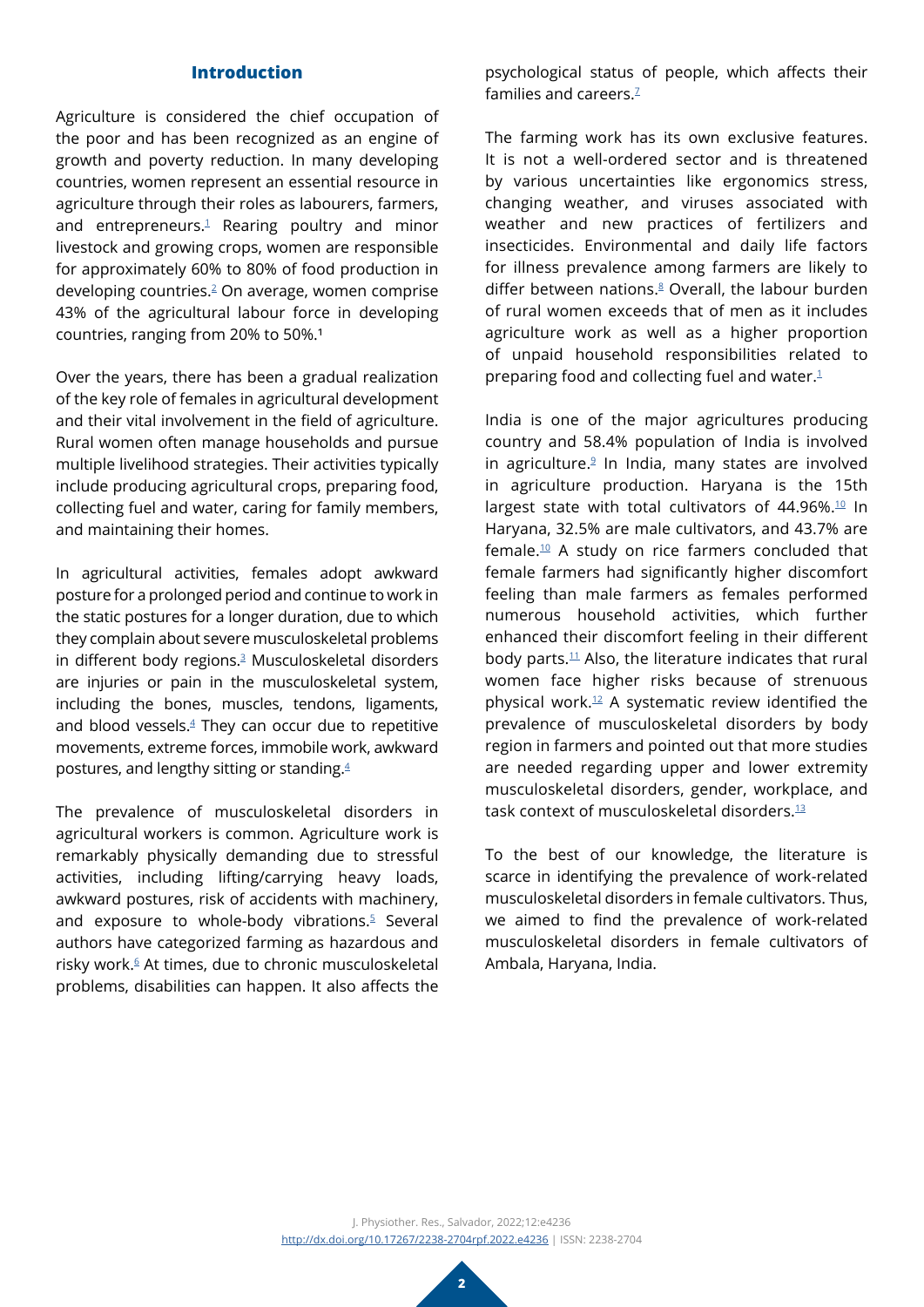# **Materials and methods**

The study protovol was approved by the student project committee of the institute. The study was conducted following the Helsinki declaration (Revised, 2013) and National Ethical Guidelines for Biomedical and Health Research involving human participants' guidelines laid by the Indian Council of Medical Research (ICMR, 2017).

### **Study design and sampling**

After reviewing Ambala rural development block, the following villages were visited during the survey (Adhoya- Adhoyi, Buhawi, Bhudion, Kalarheri, Khojkipur, Mullana, Rao Majra, Shahpur, Punjokhara, Begumpur). The female cultivators were recruited from their homes by quota sampling method for this cross-sectional study.

### **Sample size**

The sample size was calculated by using the formula n= Zα2 P(1-P)/d2 where n stands for a number of participants, Zα is level of significance set as 1.96, P stands for prevalence, and it was set as 85.6% (prevalence of musculoskeletal disorders in a farmer from the previous study). $14$  And is an error set as 5%. The estimated sample size was 189. Considering 5% non-respondent rate (n=9); sample of 198 was required. We collected a sample of 200 female cultivators.

## **Study population**

The participants included were female cultivators aged 20-50 years with a Body Mass Index (BMI) of <25 kg/m2, ability to read and understand Hindi, lifetime non-smokers, non-alcoholics, and having cultivation experience of more than two years.

The female cultivators with blood pressure ≥139/89mmHg, heart rate ≥ 100bpm, pregnant females, lactating females, females suffering from any

medical conditions like cardiovascular, neurological, psychiatric disorder, and individuals with recent surgeries, tumour, infection, or any major trauma to the spine causing fracture were excluded.

### **Procedure**

All the participants were explained in detail about the purpose of the study in the local language. All the participants provided written informed voluntary consent. Height and weight (Equinox, India) were recorded barefoot and minimal clothing. Then BMI was calculated by using the formula BMI (Kg/  $m^2$ ) = Weight (kg) / Height<sup>2</sup> (m<sup>2</sup>).

Nordic musculoskeletal questionnaire (NMQ) is a validated questionnaire to assess musculoskeletal disorders[.15](#page-8-7) Hindi version of the Nordic musculoskeletal questionnaire (NMQ) was selected to know the prevalence of work-related musculoskeletal disorders in female cultivators since Hindi is the national language of our country, India.<sup>16</sup> In a very simple way, the participants were asked about their musculoskeletal discomfort in every joints/region of the body, which restricted them from performing their daily living activities during the previous 12 months or in the recent seven days. A body chart was given to designate the chief nine symptom sites: neck, shoulder joint, elbow joint, upper and lower back, wrist/hands, pelvis/thighs, knee joint, and ankle/feet. Participants were then given unambiguous instruction for responding to the Nordic musculoskeletal questionnaire; there was no additional assistance or prompting.

#### **Statistical Analysis**

Statistical analysis was done by using statistical software SPSS 16.0 version. Descriptive statistics were presented. Demographic characteristics were presented as mean ± standard deviation. Prevalence of work-related musculoskeletal disorders was presented as frequency and percentage. A confidence interval was also reported.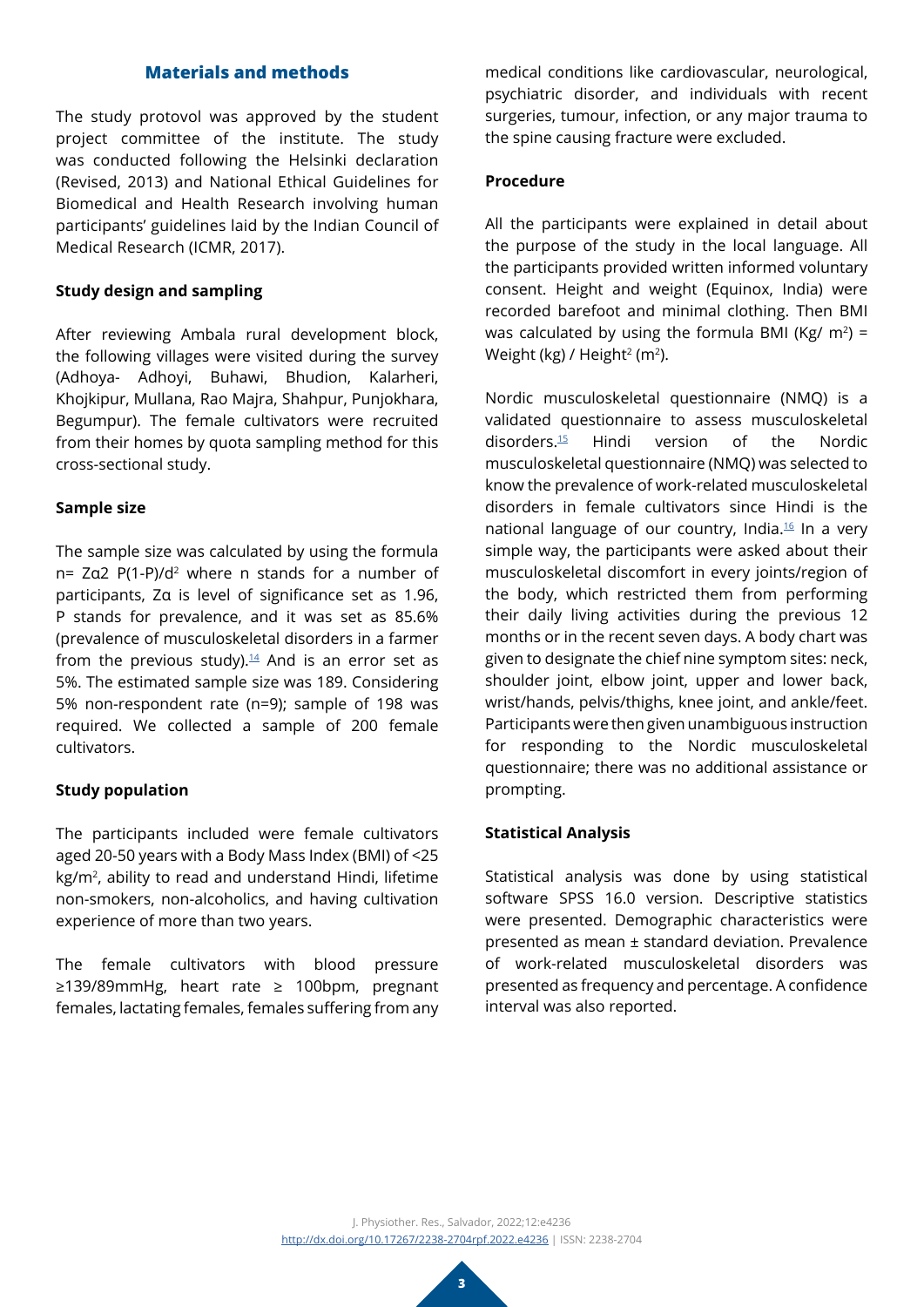## **Results**

The descriptive statistical analysis of data (N=200, female cultivators) showed that the mean age was 36.58±8.10 years. Study flow chart is shown in figure 1.



Demographic characteristics of the female cultivators are shown in Table 1. The cultivators were involved in the farming of different crops.

Out of 200 included female cultivators, 94 were involved in the farming of rice, followed by potato (n=44), sugarcane (n=36), and cauliflower (n=26). The number of days per month spent in cultivation was reported to be 29.99+0.14 days. The number of hours spent in cultivation activities per day was reported to be 7.67+1.87.

| $N = 200$           | Mean deviation ± standard deviation | Confidence interval<br>95% |
|---------------------|-------------------------------------|----------------------------|
| Age (years)         | 36.58±8.10                          | 35.457 - 37.703            |
| Height (meters)     | $1.56 \pm 0.127$                    | $1.542 - 1.578$            |
| Weight (kg)         | $51.94 \pm 7.62$                    | 50.884 - 52.996            |
| BMI ( $kg/m2$ )     | $21.22 \pm 1.85$                    | 20.964 - 21.476            |
| Type of cultivators | Percentage                          | Confidence interval<br>95% |
|                     |                                     |                            |
| Rice                | 47                                  | 0.4008, 0.5392             |
| Potato              | 22                                  | 0.1626, 0.2774             |
| Sugarcane           | 18                                  | 0.1268, 0.2332             |

**Table 1.** Demographic characteristics of female cultivators

N= Number of participants, BMI=Body Mass Index

J. Physiother. Res., Salvador, 2022;12:e4236 <http://dx.doi.org/10.17267/2238-2704rpf.2022.e4236> | ISSN: 2238-2704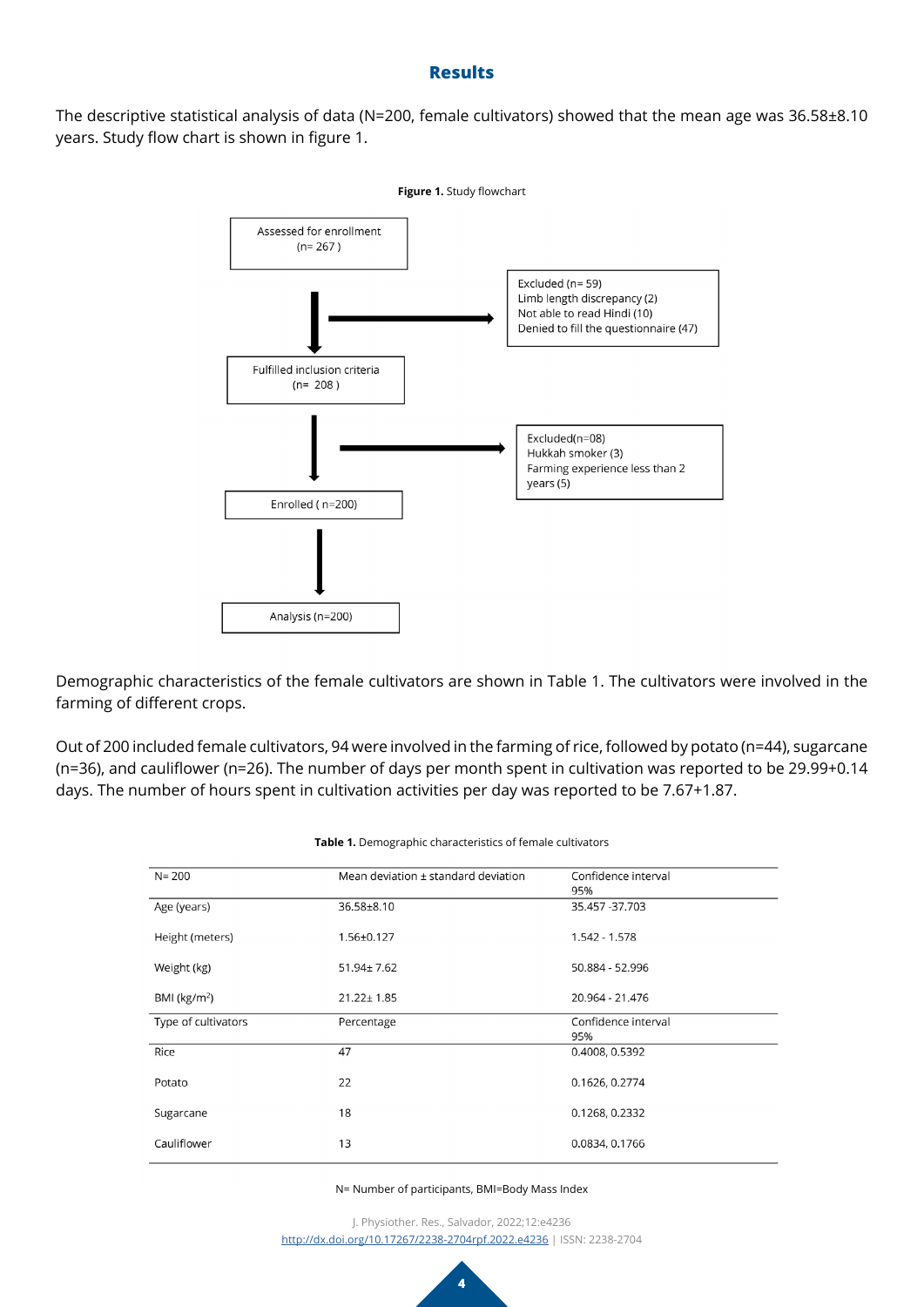The female cultivators reported various musculoskeletal disorders in the last 12 months and the recent seven days. The most frequent site is the low back, Table 2 and 3.

| Prevalence of MSDs<br>$(N=200)$ | Frequency (n) | Percentage (%) | C195%             |
|---------------------------------|---------------|----------------|-------------------|
| NMQ response: neck              | 18            | 9.0            | $0.570 - 0.1385$  |
| NMQ response:<br>shoulder joint | 33            | 16.5           | $0.1196 - 0.2230$ |
| NMQ response: elbow<br>joint    | 13            | 6.5            | 0.0374 -0.1090    |
| NMQ response:<br>wrist/hand     | 19            | 9.5            | $0.0610 - 0.1443$ |
| NMQ response: upper<br>back     | 4             | 2.0            | 0.0060-0.0521     |
| NMQ response: lower<br>back     | 114           | 57.0           | 0.5007-0.6367     |
| NMQ response:<br>thighs/pelvis  | 5             | 2.5            | 0.0091-0.0588     |
| NMQ response: knee<br>joint     | 61            | 30.5           | 0.2453-0.3721     |
| NMQ response:<br>ankle/foot     | 5             | 2.5            | 0.0091-0.0588     |

**Table 2.** Body region-wise analysis of the prevalence of work-related musculoskeletal disorders in 12 months of female cultivators

N= Number of participants, MSDs= Musculoskeletal Skeletal Disorders, NMQ = Nordic Musculoskeletal Questionnaire.

**Table 3.** Body region-wise analysis of the prevalence of work-related musculoskeletal disorders in 7 days of female cultivators

| Prevalence of MSDs (N=200)   | Frequency (n) | Percentage (%) | C195%         |
|------------------------------|---------------|----------------|---------------|
| NMQ response: neck           | 18            | 9.0            | 0.570-0.1385  |
| NMQ response: shoulder joint | 33            | 16.5           | 0.1196-0.2230 |
| NMQ response: elbow joint    | 13            | 6.5            | 0.0374-0.1090 |
| NMQ response: wrist/hand     | 19            | 9.5            | 0.0610-0.1443 |
| NMQ response: upper back     | 4             | 2.0            | 0.0060-0.0521 |
| NMQ response: lower back     | 114           | 57.0           | 0.5007-0.6367 |
| NMQ response: thighs/pelvis  | 6             | 3              | 0.0123-0.0654 |
| NMQ response: knee joint     | 60            | 30             | 0.2406-0.3669 |
| NMQ response: ankle/foot     | 5             | 2.5            | 0.0091-0.0588 |

N= Number of participants, MSDs= Musculoskeletal Skeletal Disorders, NMQ = Nordic Musculoskeletal Questionnaire.

J. Physiother. Res., Salvador, 2022;12:e4236 <http://dx.doi.org/10.17267/2238-2704rpf.2022.e4236> | ISSN: 2238-2704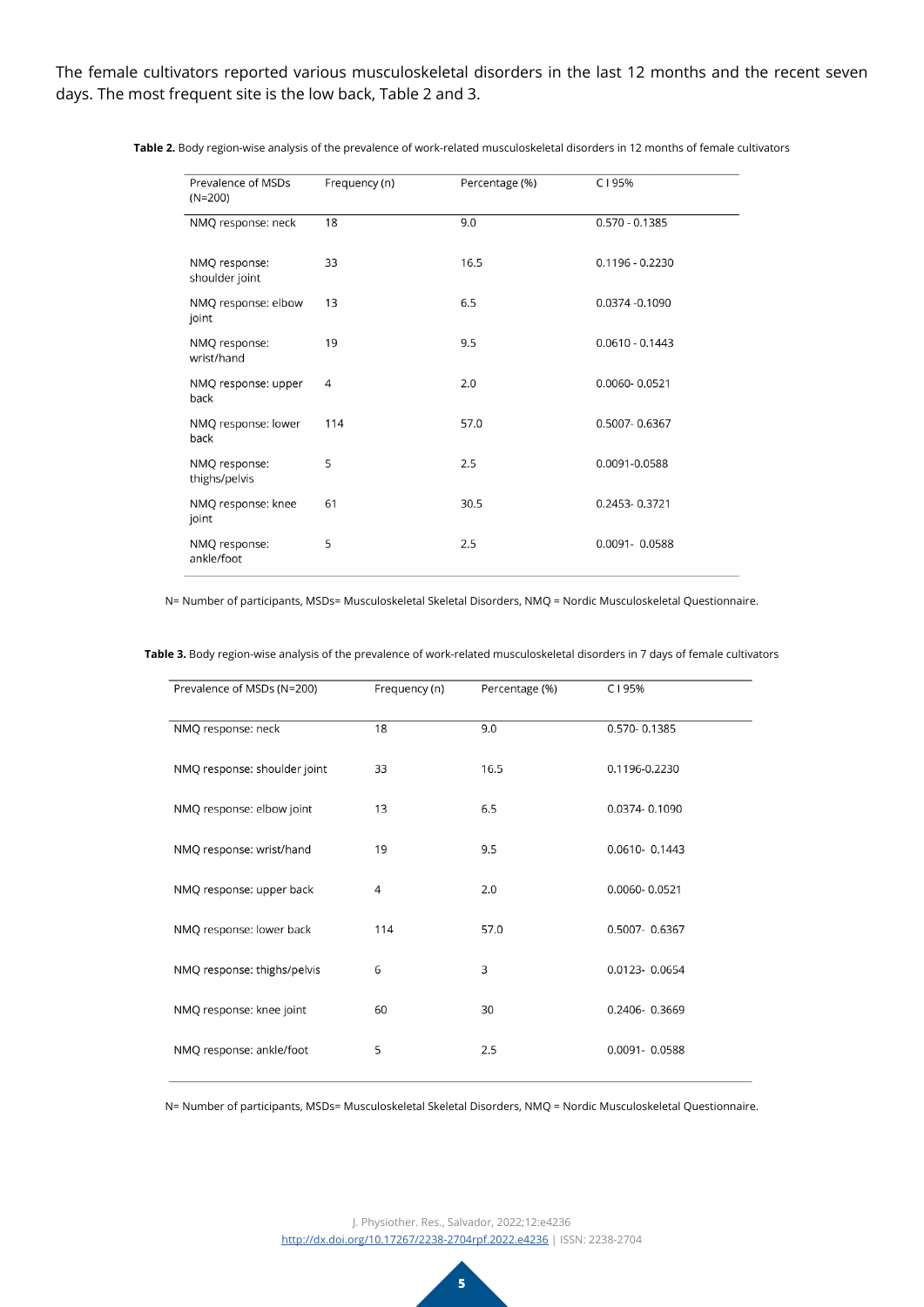Musculoskeletal discomfort that affected the activities of daily living in multiple areas was reported by the female cultivators, Figure 2.



**Figure 2.** Musculoskeletal discomfort in every joints/region of the body restrict them from performing their daily living activities during the previous 12 months in female cultivators

## **Discussion**

This is the first cross-sectional study to report the prevalence of work-related musculoskeletal disorders in female growers in Ambala, Haryana, India. Our results revealed a high prevalence of musculoskeletal disorders, the lumbar region being the most frequent site.

The burden of musculoskeletal disorders likely varies in different parts of the world.[16](#page-8-8) Living, social and working architecture in rural areas varies from the urban or developed area. Women in rural areas, being involved in agriculture and the family's nucleus, are exposed to very diverse tensions and their impact on health.

Our research focused on 20-50 years of rural females having cultivation experience of more than two years in order to improve the representativeness of active agriculture workers. In the present study, women reported that they were involved in cultivation works for approximately 7 hours per day for around 30 days in a month. So, the high prevalence of work-related musculoskeletal disorders in the present study may be due to the greater length of exposure among females for longer work hours. The women do jobs that are time and labour intensive such as sowing, transplanting, harvesting, weeding, and threshing; post-harvest operations like shelling, cleaning, grading, and processing[.17](#page-8-9) Also, rural women spend more time than men in domestic work, including time spent in obtaining fuel and water, caring for family, and processing food due to poor rural infrastructure as well as culturally assigned roles. In developing countries: Africa, Asia, and the Pacific, females usually work 12 to 13 hours per week more than males; yet, females' contributions are frequently 'invisible' and unpaid.[18](#page-8-10)

The region-wise yearly prevalence of musculoskeletal disorders in female cultivators differed from that of male farmers. In the present study, 57% of female cultivators suffered from low back disorders followed by knee joint pain, shoulder joint pain, wrist/hand pain, neck pain, elbow joint pain, ankle/foot pain, and pelvis/thighs, and upper back pain. However, scholars concluded from a study on male farmers involved in potato cultivation from West Bengal, India, that most farmers suffered discomfort at different parts of the body, especially in the lower back, knee, ankle, and feet regions.<sup>[11](#page-8-3)</sup> The lower-back region of the body was the most affected part, with 100% of male potato cultivators; followed by the ankles (54%), wrists (53%), upper back (37%), and feet (36%) and pain in the hands (74%).<sup>[11](#page-8-3)</sup>

> J. Physiother. Res., Salvador, 2022;12:e4236 <http://dx.doi.org/10.17267/2238-2704rpf.2022.e4236> | ISSN: 2238-2704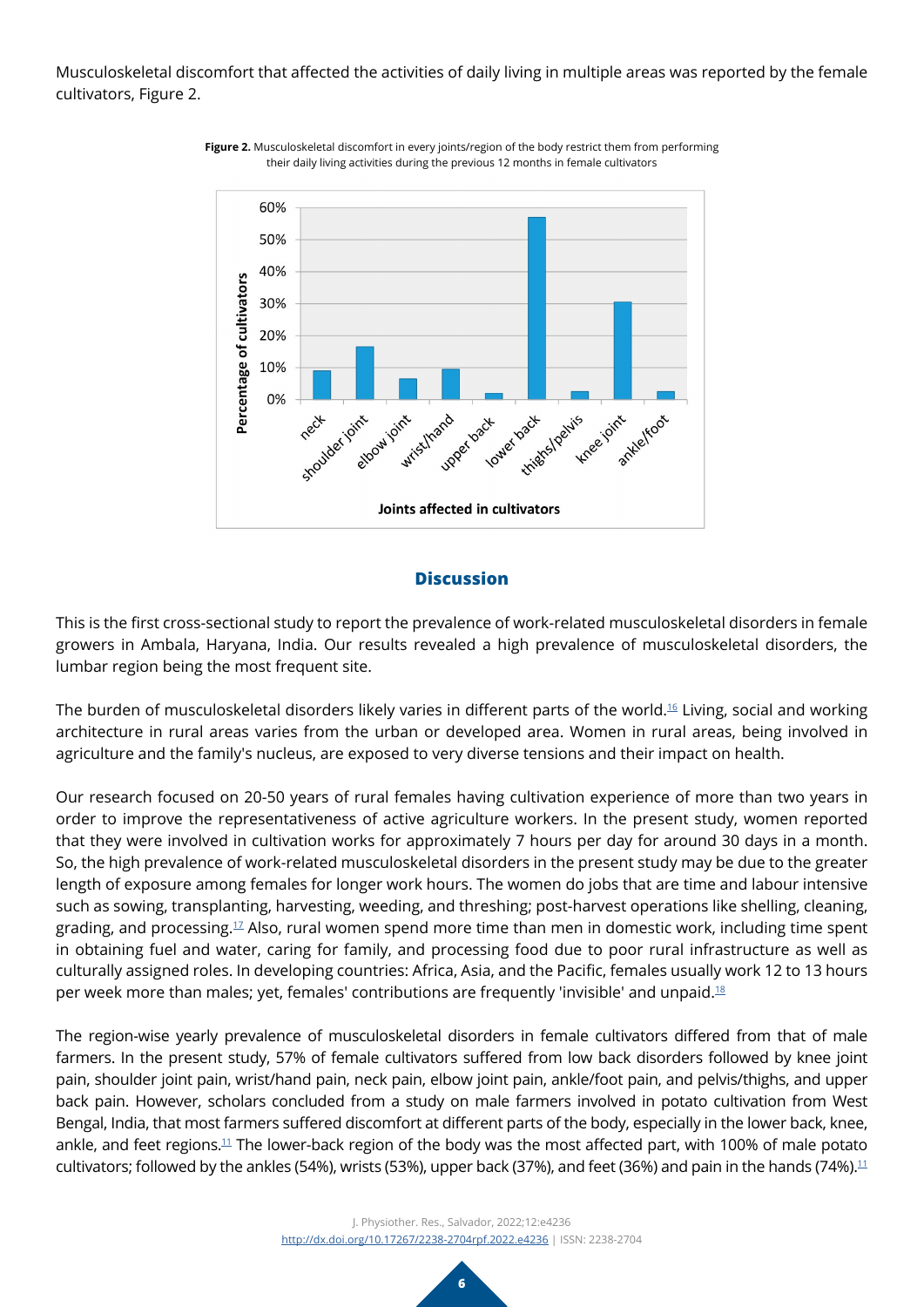During working hours, cultivators are susceptible to a high risk of adapting work-related musculoskeletal disorders due to repetitive movements, stooped postures, excessive turning, and twisting. During cultivation, falls and slipping on uneven areas can also be the reason for the development of musculoskeletal disorders.[19](#page-8-11) It could also be due to different tasks and postures adopted while cultivating different crops. The women reported that the number of days per month spent in cultivation was reported to be 29.99+0.14 days, and the number of hours spent in cultivation activities per day was reported to be 7.67+1.87. The women also reported being involved in activities like spading, planting seeds, picking crops, sprinkling water, and weeding. India is a less developed country; not many resources are available for farmers, lack of machinery and more manual labor leads to increased risk of falls and trips.

Most authors reported low back pain as the most prevalent musculoskeletal disorder. The authors of a systematic review identified the prevalence of musculoskeletal disorders by body region in farmers and established that low back pain was the most common musculoskeletal disorder and 1-year low back pain prevalence was 47.8% (95% CI 40.2-55.5). $13$  In the present study, 57.0% of women were suffering from low back region disorder. The probable reason for the high prevalence of low back pain could be forward bending posture for long hours. The present study's findings agree with the previous literature on females. $11$ 

In the present study, we found that most women were involved in rice cultivation. During rice cultivation, the seeds are sown in the ground in the forward bending posture. Frequent back discomfort may be due to pathological discs or spinal column degeneration.<sup>20</sup> Postures like forwarding, bending, and squatting, wore out the discs and induced threats on the supporting system of the spine. $11$  The pressure inside the discs may extensively increase when the trunk bends forward compared withstanding in an upright position. The intra-disc pressure is also higher in the sitting than in the standing posture. $21$  An excessive increase in intra-disc pressure has an unnecessary load and strain on the discs. Also, prolonged heavy manual work might encourage the development of degenerative changes in the joints.[13](#page-8-5)

The knee joints, followed by the low back region, are the second most prevalent disorder. The females involved in potato cultivation usually work in squatting positions for prolonged hours, leading to high pressure on their knee joints. Prolonged squatting position causes knee pain and increases the risk of musculoskeletal dysfunction.<sup>[22](#page-8-14)</sup> Quadriceps muscle impairment has been strongly associated with stooping with twisting; stooping with twisting and carrying heavy loads is associated with hamstring muscle impairment.[23](#page-8-15)

The prevalence of shoulder joint disorders found in this study was 16.5% and in the neck was 9.0%. In the present study, we also found that women who reported more problems in the shoulder and neck region were involved in sugarcane cultivation, which agrees with previous literature.<sup>[22-](#page-8-14)[24](#page-8-16)</sup> The cultivators prepare the land first, and because of the lack of knowledge about new devices, they still work manually, which requires more shoulder and neck movements. Inherent gender bias in the economic system, especially true for female farmers in developing countries where cultural customs and absence of collateral often prevent women from borrowing money and hence female cultivators are less likely than men to use sustainable agricultural practices, and other advanced farming techniques and tools.<sup>[24](#page-8-16)</sup>

The prevalence of wrist/hand, elbow joint, and upper back disorders were 9.5%, 6.5%, and 2%, respectively. The female cultivators do most of the works manually, and the reason for pain in these joints could be the repetitive movements of arms.[22](#page-8-14)

The least prevalent work-related musculoskeletal disorder found in our study was ankle/foot and thighs/pelvis. Working in squat sitting is a common tradition in India. Ankle/foot and thighs/pelvis disorders are more susceptible to long-standing posture during work[.22](#page-8-14)

In the present study, disorders reported by females were almost the same for the short and long term. Also, the number of women who reported that they had been prevented from carrying out normal activities in 12 months was the same as the number

J. Physiother. Res., Salvador, 2022;12:e4236 <http://dx.doi.org/10.17267/2238-2704rpf.2022.e4236> | ISSN: 2238-2704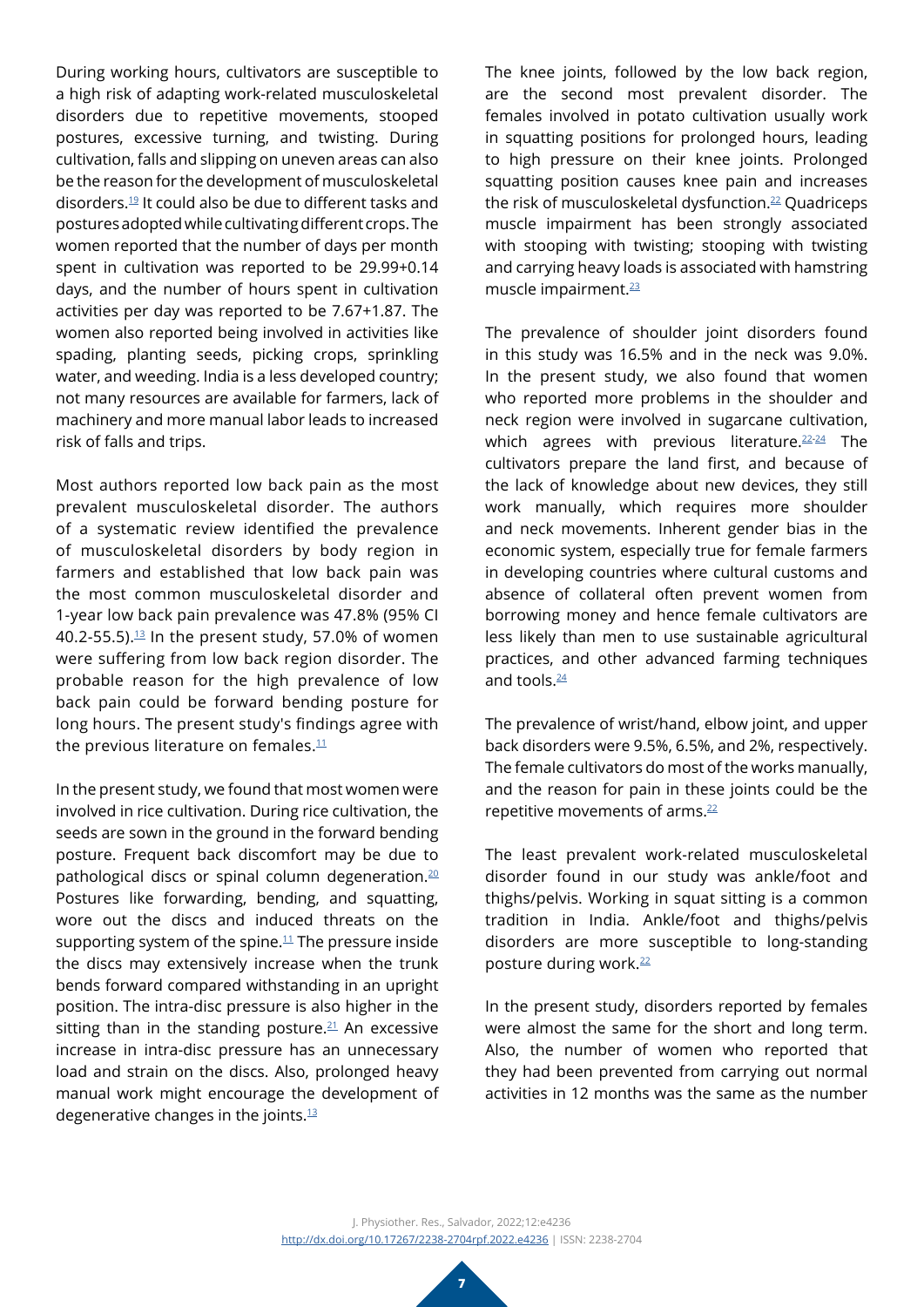reporting about the trouble in different body regions in 12 months. This indicates the high prevalence of work-related musculoskeletal disorders in female cultivators. It can also be speculated that once the pain is established, it tends to remain for a year or more, leading to the development of chronic workrelated musculoskeletal disorders. Furthermore, the scarcity of ergonomic awareness and knowledge of modernized equipment adds to the disorders.

The limitations of the present study should be acknowledged when interpreting the results. Though blinding was not performed, and the sampling method was non-random, and with quota sampling, external validation cannot be discussed. Nevertheless, the present study's findings provide important information regarding musculoskeletal disorders in female farmers. We could not collect the data on the previous orthopaedic disease, but we had strict inclusion and exclusion criteria to rule out other pathology, but the other factors such as parity and menopausal status were not recorded, which may affect physical health. The postural and ergonomic stress on different muscle groups involved in cultivation activities has not been assessed for this study as these require resources that were not available to us. Also, data on time spent in domestic chores and type of chores could not be assessed, which should be considered in future studies. In future studies, it is important to focus on postural training and raising ergonomic awareness to prevent the development of work-related musculoskeletal disorders in female cultivators. This study sets the backdrop for future studies, including assessing postural stress and the impact of socio-psychological factors on musculoskeletal disorders in female farmers and their cross-cultural comparison.

## **Conclusion**

The present study's findings suggest that the prevalence of work-related musculoskeletal disorders in female cultivators of Ambala, Haryana, India, is high. The most prevalent regions affected by the work-related musculoskeletal disorder in the female cultivators are the low back, followed by the knee joint and shoulder joint.

#### **Acknowledgement**

We greatly acknowledge the support from all participating villages and sincerely thank all the subjects for taking part in the study.

#### **Authors' contributions**

Kaur P designed the experiments, collected the data, and wrote the manuscript. Vaish H designed the experiment, analyzed the data, contributed critical intellectual content, and wrote the manuscript.

#### **Competing interests**

No financial, legal, or political conflicts involving third parties (government, corporations and private foundations, etc.) have been declared for any aspect of the submitted work (including, but not limited to grants and funding, advisory board participation, study design, preparation of the manuscript, statistical analysis, etc.).

#### **References**

<span id="page-7-0"></span>1. Raney T, Anriquez G, Croppenstedt A, Gerosa S, Lowder S, Matuschke I, et al. The role of women in agriculture [Internet]. State Food Agric. 2011. Available from: [https://ideas.repec.org/p/](https://ideas.repec.org/p/ags/faoaes/289018.html) [ags/faoaes/289018.html](https://ideas.repec.org/p/ags/faoaes/289018.html)

<span id="page-7-1"></span>2. Wang J, Cui Y, He L, Xu X, Yuan, Jin, X, et al. Work-related musculoskeletal disorders and risk factors among chinese medical staff of obstetrics and gynecology. Int J Environ. 2017;14(6):562. <https://doi.org/10.3390/ijerph14060562>

<span id="page-7-2"></span>3. Mishra S, Sarkar K. Work-related musculoskeletal disorders and associated risk factors among urban metropolitan hairdressers in India. J Occup Health. 2021;63(1):e12200. [https://doi.](https://doi.org/10.1002/1348-9585.12200) [org/10.1002/1348-9585.12200](https://doi.org/10.1002/1348-9585.12200)

<span id="page-7-3"></span>4. Walker-Bone K, Palmer KT. Musculoskeletal disorders in farmers and farm workers. Occup Med. 2002;52(8):441–50. <https://doi.org/10.1093/occmed/52.8.441>

<span id="page-7-4"></span>5. Omran A, Reza G, Alizadeh, SS, Yahy R, Pouria SD. Prevalence of musculoskeletal disorders among farmers in eastern Azerbaijan, Iran. Indian J Sci Technol. 2015;8(28);1–6. [https://doi.org/10.17485/](https://doi.org/10.17485/ijst/2015/v8i28/83330) [ijst/2015/v8i28/83330](https://doi.org/10.17485/ijst/2015/v8i28/83330)

<span id="page-7-5"></span>6. Haque MM, Sarker AH, Islam MS, Parveen TN. Prevalence of Musculoskeletal Disorders among Farmers. MOJ Orthop Rheumatol. 2011;4(1):00125. [https://doi.org/10.15406/](https://doi.org/10.15406/mojor.2016.04.00125) [mojor.2016.04.00125](https://doi.org/10.15406/mojor.2016.04.00125)

<span id="page-7-6"></span>7. Cha ES, Kong KA, Moon EK, Lee WJ. Prevalence and changes in chronic diseases among South Korean farmers: 1998 to 2005. BMC public health. 2009;9(1):1-9. [https://doi.org/10.1186/1471-](https://doi.org/10.1186/1471-2458-9-268) [2458-9-268](https://doi.org/10.1186/1471-2458-9-268)

J. Physiother. Res., Salvador, 2022;12:e4236 <http://dx.doi.org/10.17267/2238-2704rpf.2022.e4236> | ISSN: 2238-2704